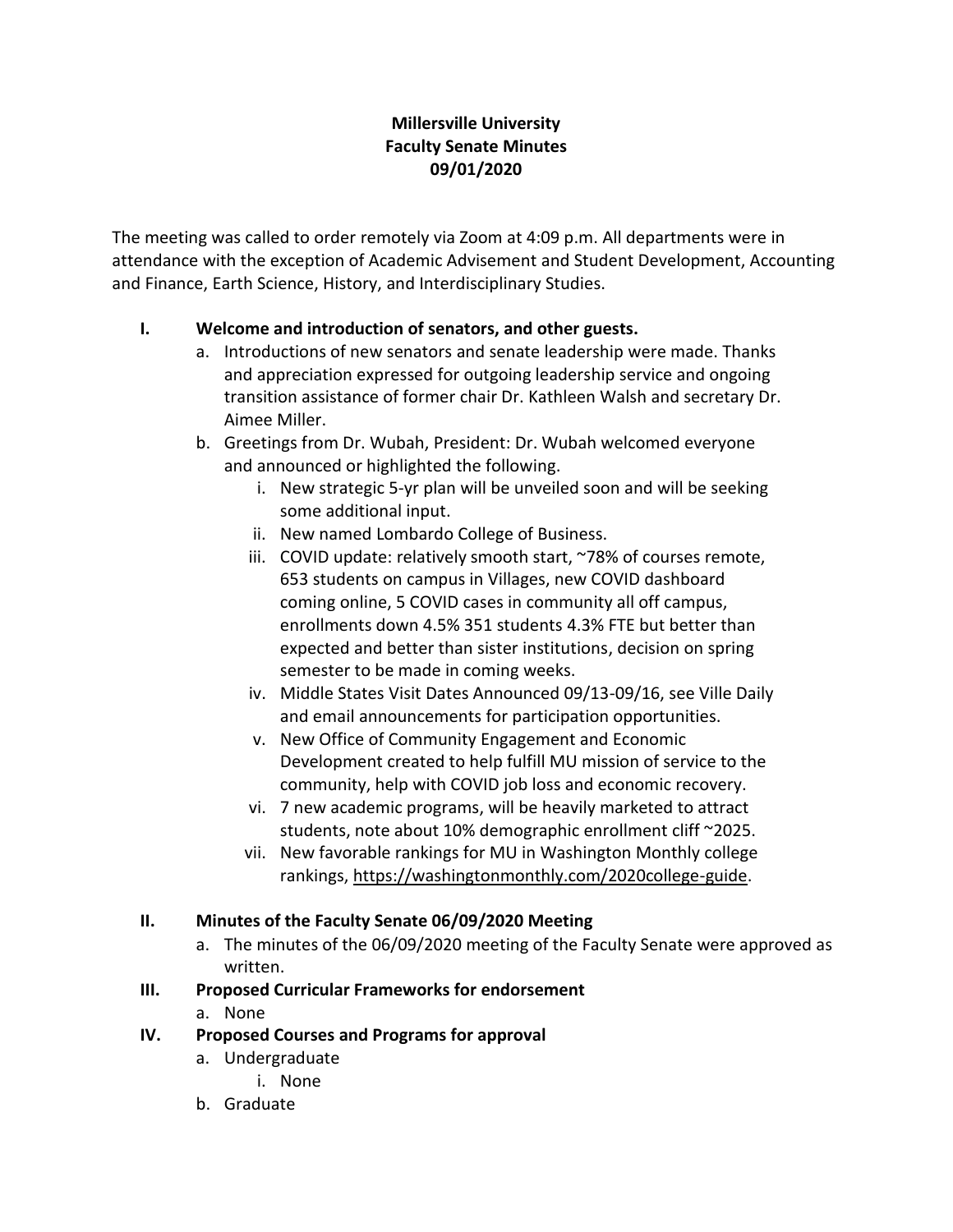i. None

## **V. Report of the Faculty Senate Chairperson**

- a. Chair Jeri Robinson welcomed everyone including new senators and reminded senate on its critical role as University Curriculum Committee. <https://www.millersville.edu/fsenate/index.php>
- b. Please contact Secretary Ethan Frost regarding Faculty Senate email list, D2L access, or committee roster related issues.
- c. Faculty Senate Meeting Dates Fall 2020 ( $1<sup>st</sup>$  and  $3<sup>rd</sup>$  Tuesday at 4:05-5:45 unless noted\*) - remote
	- i. September  $1<sup>st</sup>$
	- ii. September  $15^{th}$  \* 5:00pm
		- 1. Motion to propose starting meeting at 5:00 pm if necessary due to Middle States Meeting by Faculty Senate Leadership approved, (Cardwell/Hower).
	- iii. September 29<sup>th</sup> \*
		- 1. Motion to propose adding meeting on  $5<sup>th</sup>$  Tuesday of September due to potential late start at September 15<sup>th</sup> meeting approved, (Bowen/Miller).
	- iv. October  $6^{th}$  and  $20^{th}$
	- v. November  $3<sup>rd</sup>$  and  $17<sup>th</sup>$
	- vi. December  $1^\mathrm{st}$
- d. Provost search committee nominations due Friday 09/04.
- e. Dr. Kathleen Walsh, outgoing Faculty Senate Chairperson, highlighted the transition report available on D2L and referred to recent APSCUF email regarding APSCUF related announcements.

## **VI. APSCUF Updates**

- a. See recent email update from APSCUF.
- **VII. Report of the Student Government Association**
	- a. None

# **VIII. Report of the Graduate Student Association**

a. None

# **IX. Report of the Administrative Officer**

- a. Dr. James Delle, Associate Provost thanked faculty for their hard work to reframe the fall semester amidst the pandemic. He reminded senate about Middle States 09/13-09/16 including the open forum on 09/15 and encouraged faculty to participate.
- **X. Announcement of new courses, programs or changes to existing courses/program**
	- a. See CAP.

# **XI. Reports of the Faculty Senate Standing Committees**

- a. Academic Outcomes and Assessment (AOAC) Chairperson: Robyn Davis
	- **i.** There are open seats on the committee if interested in serving. Committee is preparing for meeting with Middle States.
- b. Academic Policies (APC) Chairperson: Ankur Nandedkar
	- i. A reminder of open seats on the committee was made.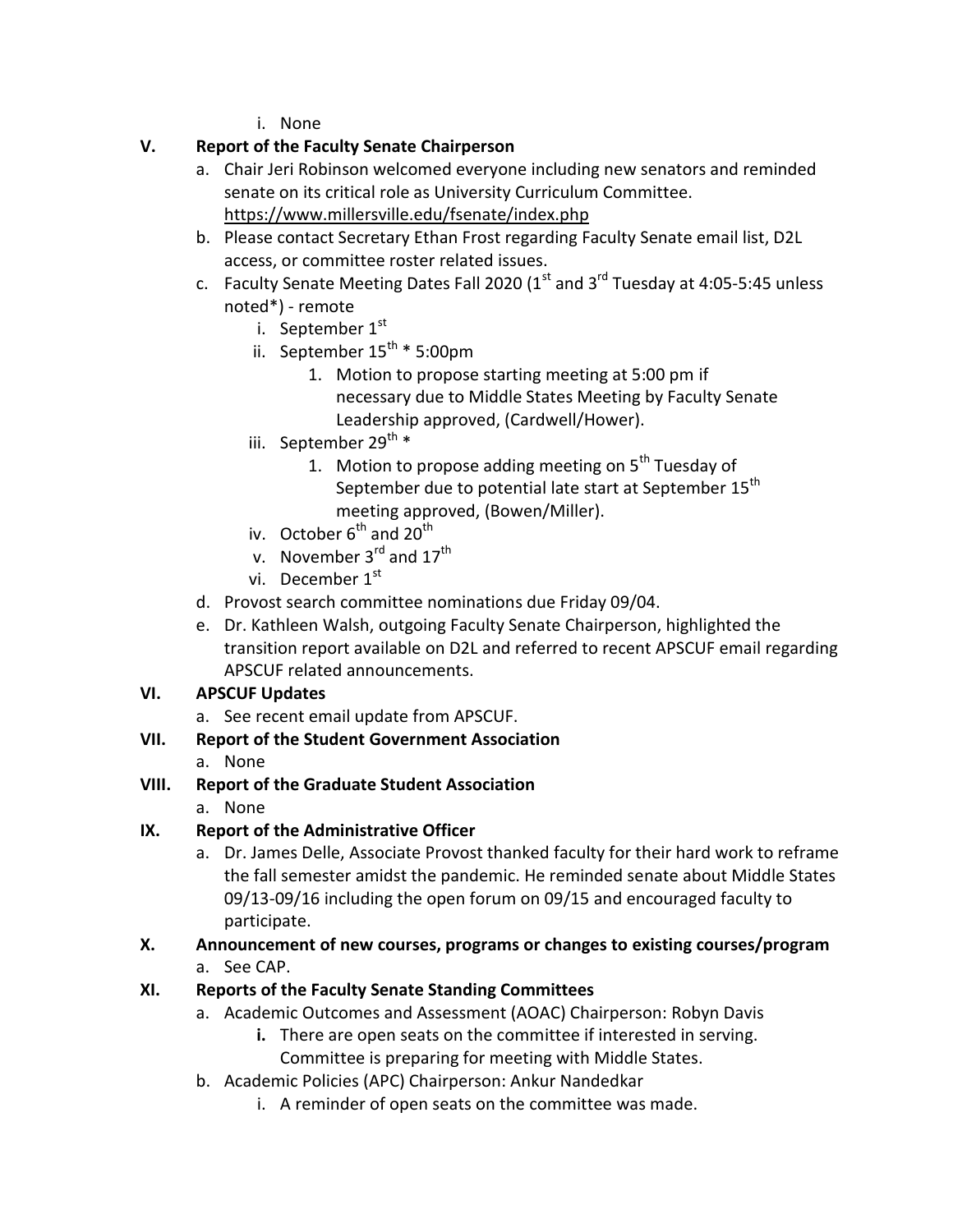- c. General Education Review Committee (GERC) Chairperson: Carrie Smith
	- i. Please review minutes of last meeting on D2L as report.
- d. Graduate Course & Program Review Committee (GCPRC) Chairperson: Leslie Gates
	- i. In addition to proposal review committee is working on transfer credit policy.

## **XII. Reports of the Faculty Senate, Convened Committees, Area or Special Committees**

- a. None
- **XIII. Faculty Emeriti Resolutions**
	- a. None

## **XIV. Faculty Senate Elections (3rd/at-large)**

- a. Previous nominations were shared digitally and the floor opened for additional nominations. A Frost/Cook motion to close nominations and cast a unanimous vote for each unopposed candidate was approved without dissent. For contested seats an electronic ballot on D2L was sent to senators. Results of both election rounds are below.
- **XV. New Business**
	- a. None

Meeting was adjourned at 5:17pm.

Respectfully Submitted,

Ethan E. Frost Faculty Senate Secretary

### **Action Summary:**

Cardwell/Hower motion to start 09/15 meeting at 5:00 pm if necessary due to Middle States Meeting by Faculty Senate Leadership approved without dissent.

Bowen/Miller motion to propose adding meeting on 5<sup>th</sup> Tuesday of September (09/29) if necessary due to potential late start at September 15<sup>th</sup> meeting approved without dissent.

### **Election Results:**

Academic Outcomes and Assessment